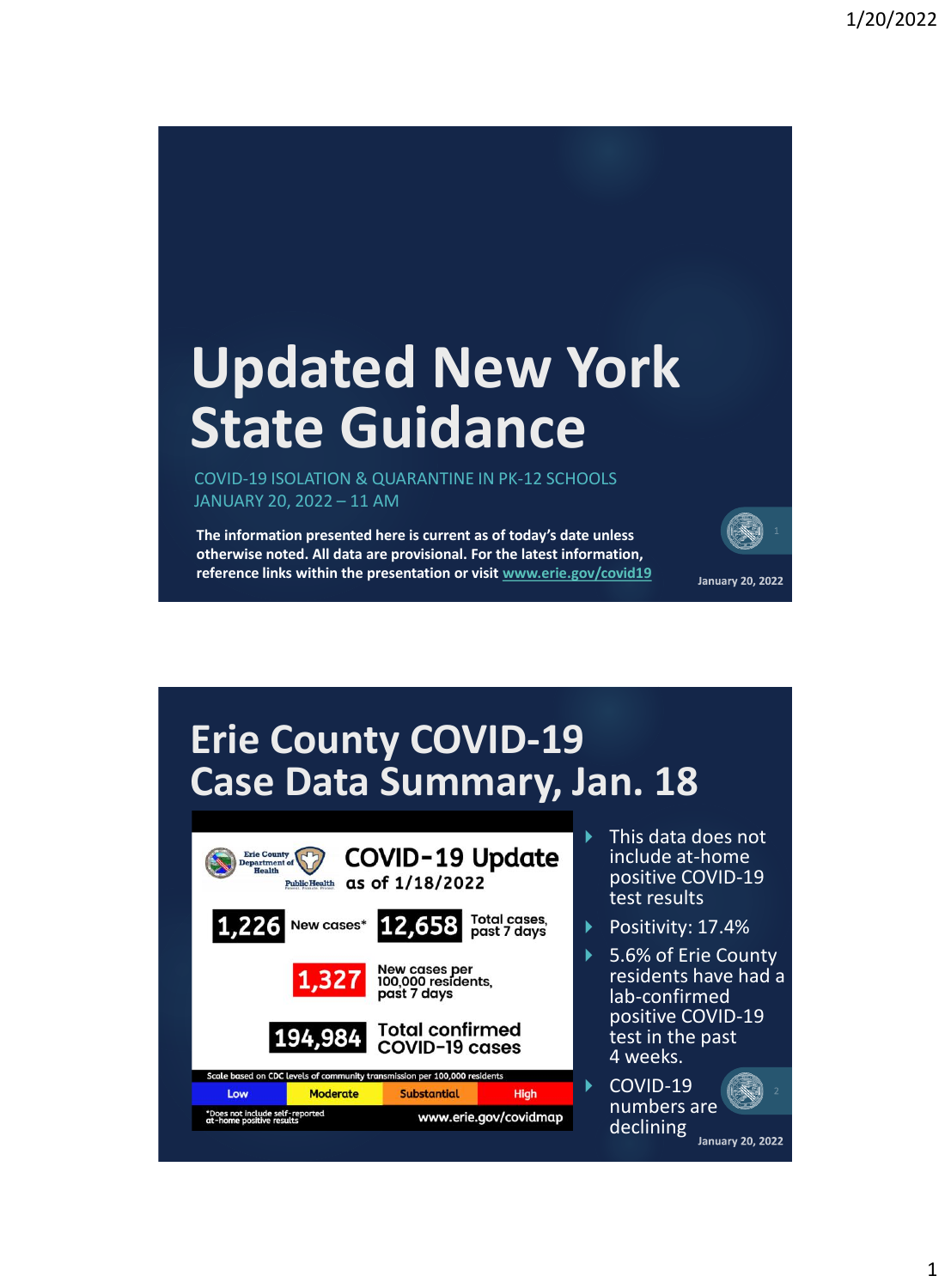

### **Contact Tracing in Schools**

Question: Are schools required to do contact tracing when students or staff test positive for, develop symptoms of, or are exposed to COVID-19?

Answer: **No.** 

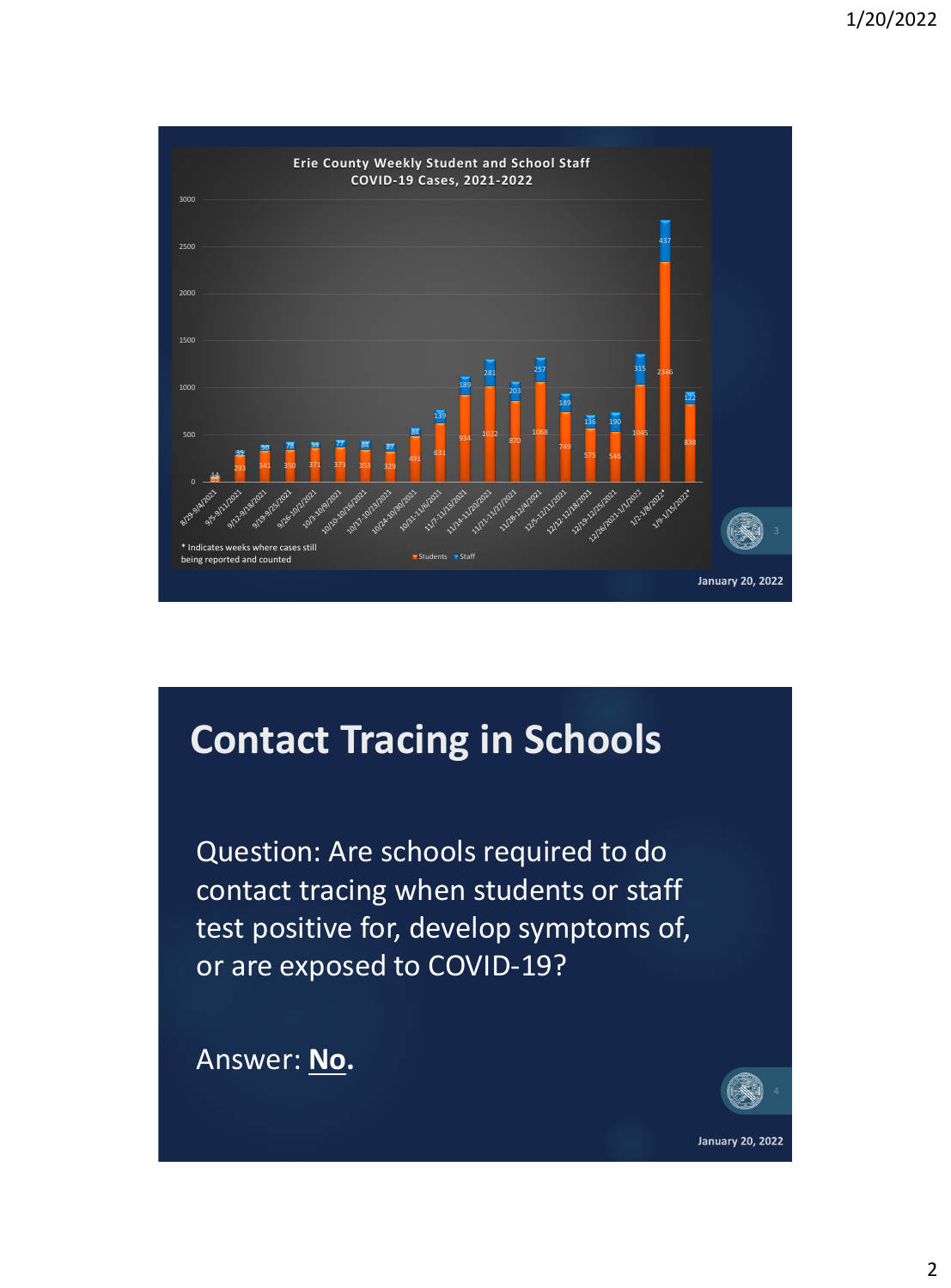### **What NYSDOH Means**

- ▶ Schools should continue to maintain a safe environment for students and staff.
- Maintaining a safe environment includes ensuring that members of the school community who test positive for, develop symptoms of, or are exposed to COVID-19 have access to the information they need to take appropriate steps to protect themselves and others.



### **What NYSDOH Means (continued)**

- ▶ When a confirmed COVID-19 case is identified, schools should ensure that the student/staff does not report to school.
- When a student/staff is exposed and is identified as a close contact in school, the school should notify the parents/guardians or staff member.
- Exposed individuals should be referred to ECDOH quarantine information.



**January 20, 2022**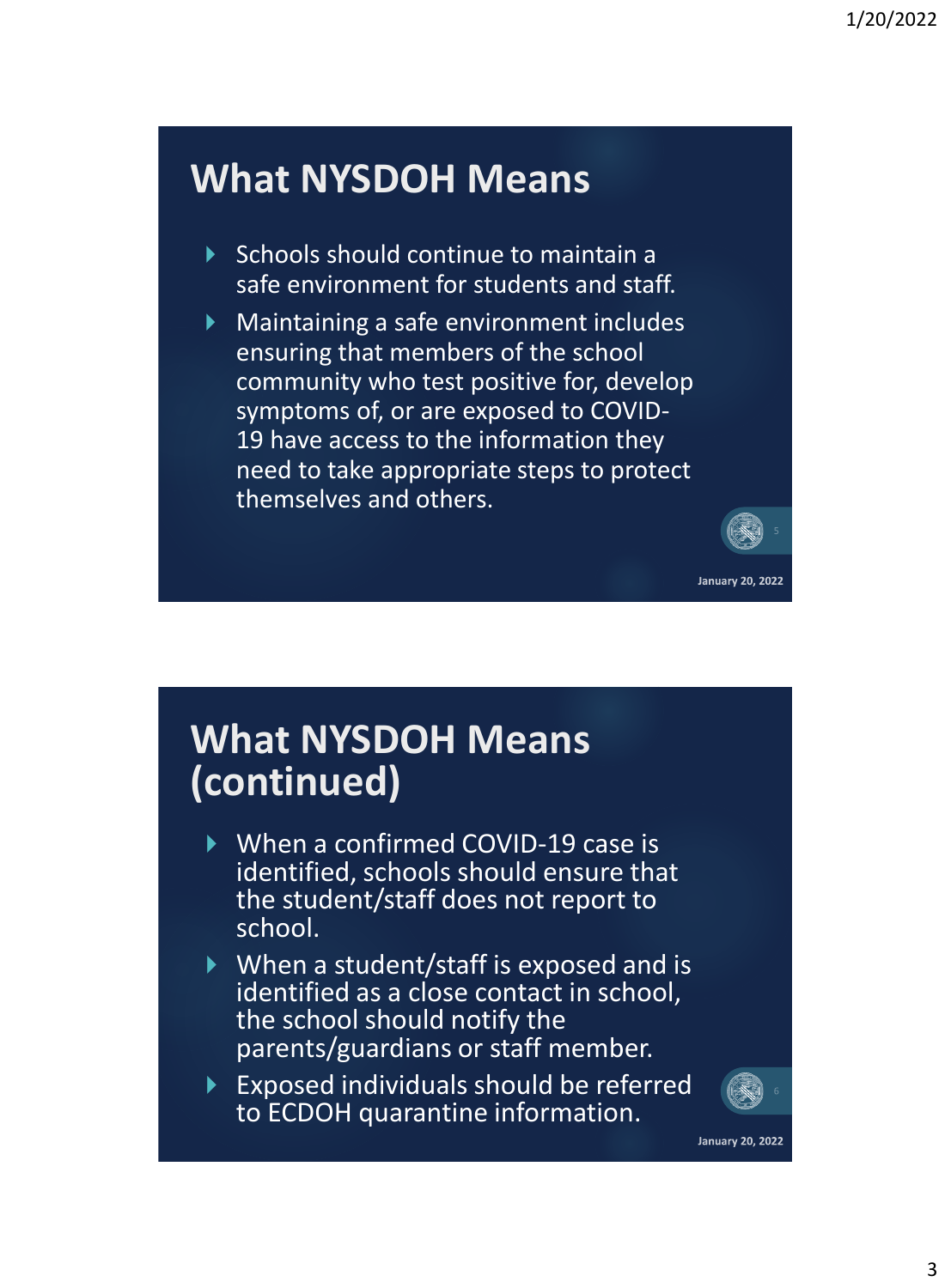### **Possible Approaches**

- 1. You can continue to
	- provide ECDOH with close contacts.
	- ECDOH will perform all quarantine follow-up, including providing close contacts with the information needed to take appropriate steps to protect themselves and others.

#### 2. You can choose to

- **Perform routine contact tracing tasks in-house.**
- work with ECDOH to perform contact tracing with just higher-risk exposure areas (e.g., lunch rooms and buses) and provide follow-up for classroom exposures in-house.

3. You can choose to

perform all contact tracing tasks in-house.



**January 20, 2022** 

### **Requirements Still in Effect**

- ▶ Masking
- ▶ Distancing
- ▶ Surveillance testing
- Reporting of positive cases to NY School COVID-19 Report Card
- ▶ Reporting of all tests conducted at school to NY School COVID-19 Report Card, ECLRS and ECDOH

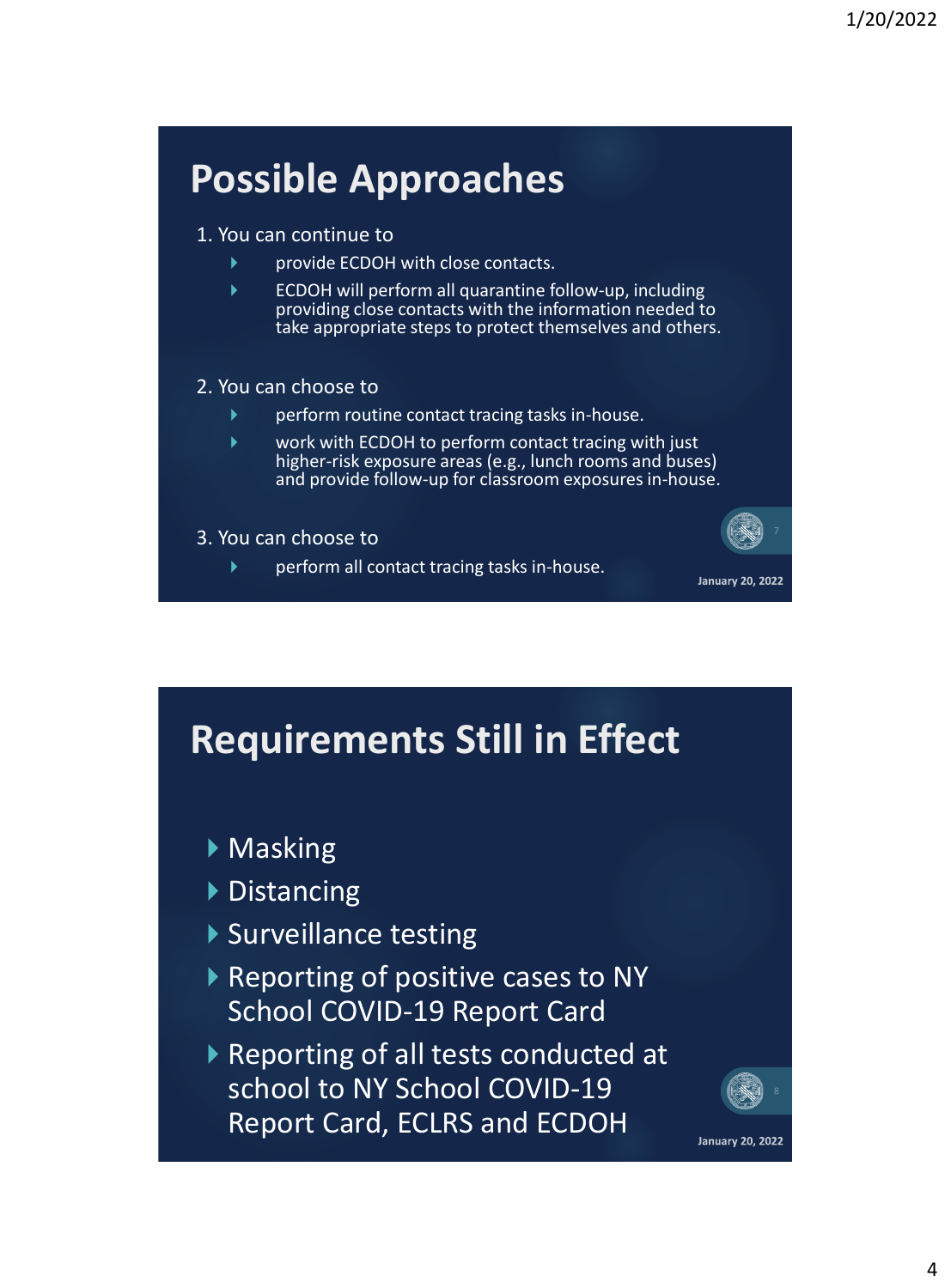### **Resources ECDOH Can Provide**

- ▶ Surveillance testing
	- If you haven't started, start. If you have a surveillance testing program, work to increase consented numbers.
- $\blacktriangleright$  Proximal testing
- Limited Laboratory License (LSL) through our third party vendor
	- An LSL is required if you are doing at-school diagnostic testing of symptomatic students as well. If you do not have a LSL and want to perform testing of any kind, please reach out to us and we will get you set up.
- ▶ Test to Stay resources (updated ECDOH TTS protocols pending)
	- ▶ LSL, test supplies, reimbursement for tests conducted.
	- $\triangleright$  Schools can continue their current plans for TTS.



**Resources ECDOH Can Provide (continued)**

- Notification of identified positive COVID-19 cases through ECDOH contact tracing
- ▶ Confirmation of positive COVID-19 cases
- ▶ Contact tracing of all identified close contacts
- Assistance with clusters of cases or suspected outbreaks
- ▶ Isolation and quarantine affirmations at Erie.gov/iq



**January 20, 2022**